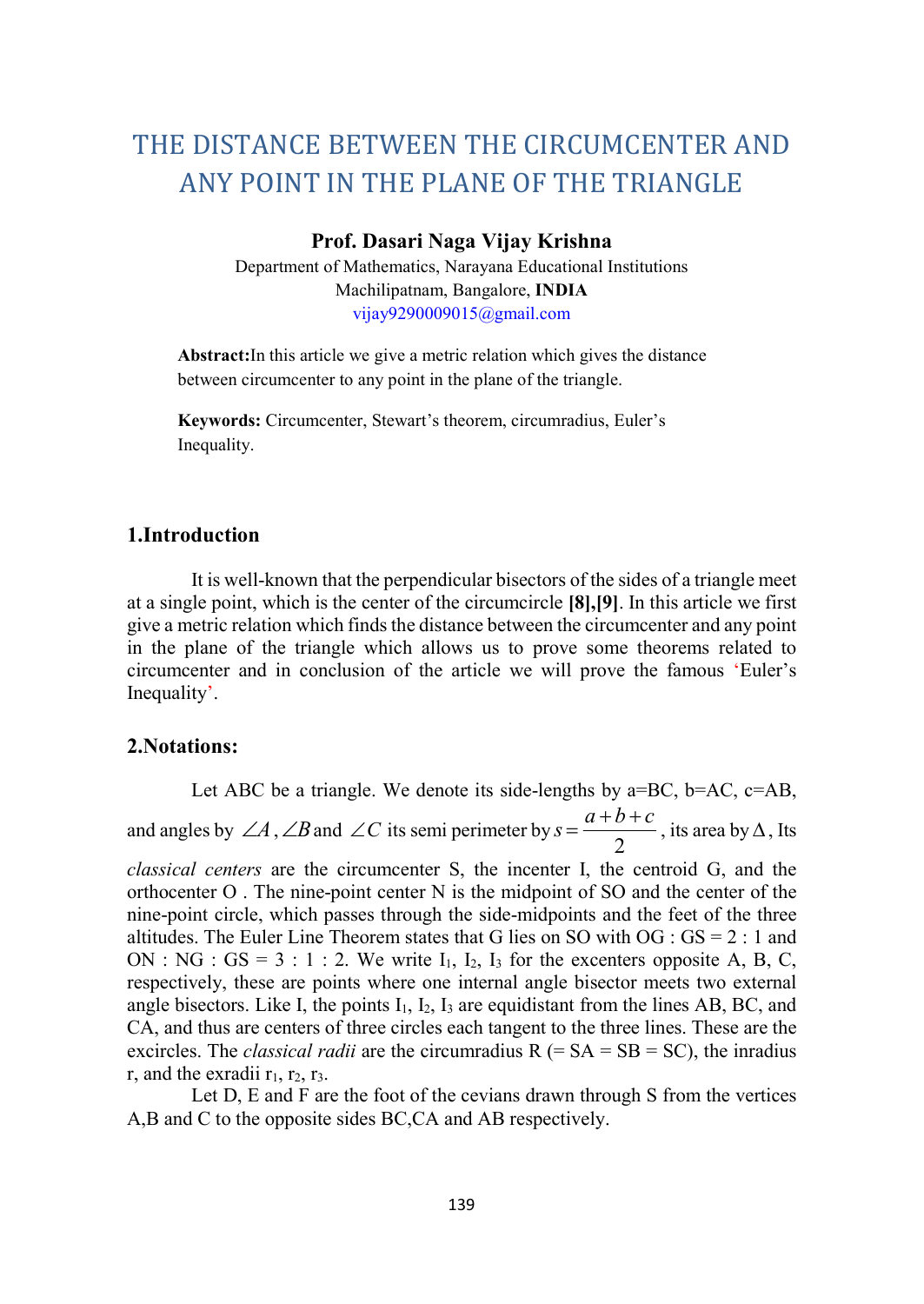The following formulae are well known

following formulae are well known  
\n(a) 
$$
\Delta = \frac{abc}{4R} = rs = r_1 (s-a) = r_2 (s-b) = r_3 (s-c) = \sqrt{s(s-a)(s-b)(s-c)}
$$
  
\n(b)  $\sin 2A + \sin 2B + \sin 2C = 4 \sin A \sin B \sin C = \frac{abc}{2R^3} = \frac{2\Delta}{R^2}$   
\n(c)  $\sin 2A + \sin 2B - \sin 2C = 4 \cos A \cos B \sin C$   
\n(d)  $\sin 2A - \sin 2B + \sin 2C = 4 \cos A \sin B \cos C$   
\n(e)  $-\sin 2A + \sin 2B + \sin 2C = 4 \cos A \sin B \cos C$   
\n(f)  $\cos A + \cos B + \cos C = 1 + \frac{r}{R}$   
\n(g)  $\cos B + \cos C - \cos A = \frac{r_1}{R} - 1$   
\n(h)  $\cos A + \cos C - \cos B = \frac{r_2}{R} - 1$   
\n(i)  $\cos A + \cos B - \cos C = \frac{r_3}{R} - 1$   
\n(j)  $AI = \sqrt{r^2 + (s-a)^2} = \frac{r}{\sin \frac{A}{2}}$ ,  $BI = \sqrt{r^2 + (s-b)^2} = \frac{r}{\sin \frac{B}{2}}$  and  $CI = \sqrt{r^2 + (s-c)^2} = \frac{r}{\sin \frac{C}{2}}$   
\n(k)  $AI_1 = \sqrt{r_1^2 + s^2} = \frac{r_1}{\sin \frac{A}{2}}$ ,  $BI_1 = \sqrt{r_1^2 + (s-c)^2} = \frac{r}{\cos \frac{B}{2}}$  and  $CI_1 = \sqrt{r_1^2 + (s-b)^2} = \frac{r_1}{\cos \frac{C}{2}}$   
\n(l)  $Tan \frac{A}{2} = \frac{(s-b)(s-c)}{\Delta} = \frac{\Delta}{s(s-a)}$ 

## 3.BASIC LEMMA'S

#### Lemma -1

If S is the circumcenter of triangle ABC (acute or right), the cevians through  $S$ from the vertices A, B and C intersects opposite sides BC,CA and AB at the points  $D, E$  and  $F$  respectively then

$$
(1.1)\frac{BD}{DC} = \frac{\sin 2C}{\sin 2B}, \ \frac{CE}{EA} = \frac{\sin 2A}{\sin 2C} \ and \ \frac{AF}{FB} = \frac{\sin 2B}{\sin 2A}
$$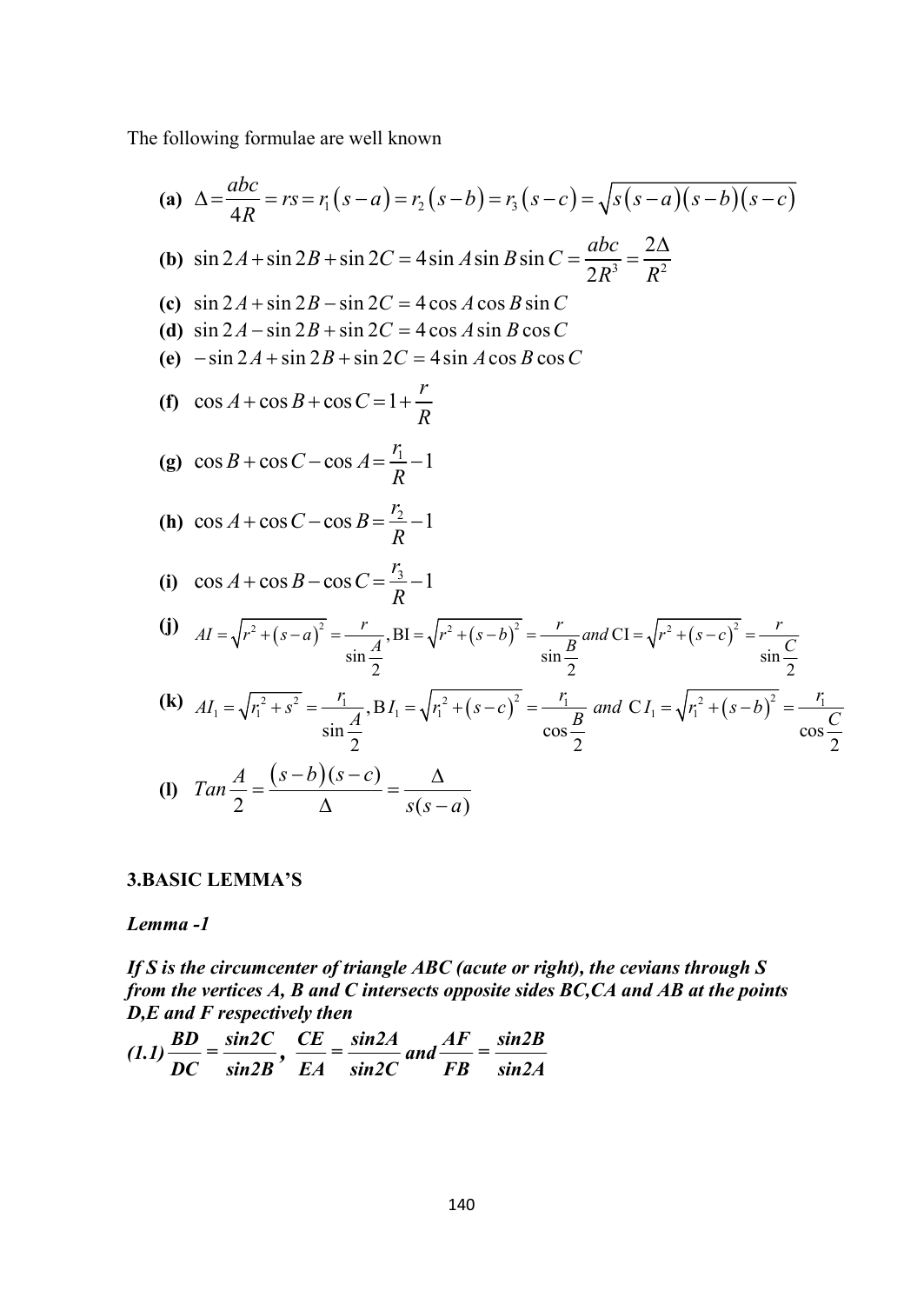



Since S is circumcenter, we have  $\angle ASB = 2C$  and  $\angle ASC = 2B$ 

It implies  $\angle BAD = 90 - C$  and  $\angle CAD = 90 - B$ 

So by applying the sine rule for the triangles ABD and ACD,

We can show 
$$
\frac{BD}{DC} = \frac{\sin C \cos C}{\sin B \cos B} = \frac{\sin 2C}{\sin 2B}
$$

Which proves the required results.

The above results are also true even if the triangle is obtuse, It is clear that the ratios are internal if the triangle is acute or right and they are external if the triangle is obtuse.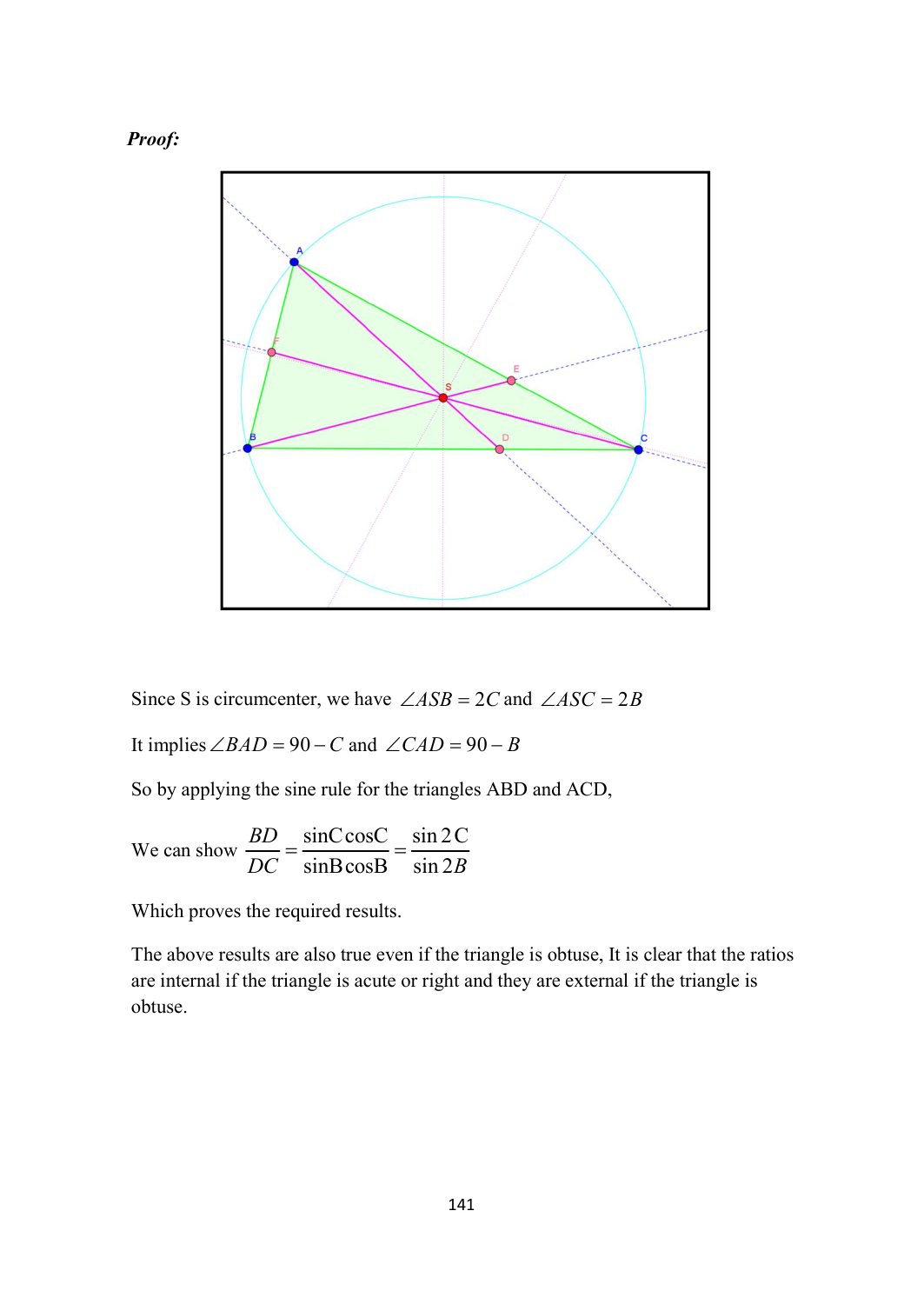#### Lemma -2

If S is the circumcenter, then

$$
(2.1) SD = \frac{R\sin 2A}{\sin 2B + \sin 2C}, \ SE = \frac{R\sin 2B}{\sin 2A + \sin 2C} \ and \ SF = \frac{R\sin 2C}{\sin 2A + \sin 2B}
$$

Lemma -2  
\nIf S is the circumference, then  
\n
$$
(2.1) SD = \frac{R\sin 2A}{\sin 2B + \sin 2C}, \ SE = \frac{R\sin 2B}{\sin 2A + \sin 2C} \text{ and } SF = \frac{R\sin 2C}{\sin 2A + \sin 2B}
$$
\n
$$
(2.2) AD = \frac{2A}{R(\sin 2B + \sin 2C)}, \ BE = \frac{2A}{R(\sin 2A + \sin 2C)} \text{ and } CF = \frac{2A}{R(\sin 2A + \sin 2B)}
$$
\nProof:

#### Proof:

By lemma-1(1.1) we have 
$$
\frac{BD}{DC} = \frac{\sin 2C}{\sin 2B}
$$

So 
$$
BD = \frac{a \sin 2C}{\sin 2C + \sin 2B}
$$
 and  $CD = \frac{a \sin 2B}{\sin 2C + \sin 2B}$ 

And Now for the triangle ADC, the line BSE acts as transversal

So by Menelaus theorem we have 
$$
\frac{AE}{EC} \frac{CB}{BD} \frac{DS}{SA} = 1
$$

By replacing the all known relations and by little algebra we can arrive at the required conclusions of (2.1)

And by using (b), and the fact  $AD = AS + SD$ , with little algebra we can prove the conclusions of (2.2) .

#### 4.MAIN RESULT

#### THEOREM – 1

If S is the circumcenter of an acute or right triangle and M be any point in the plane of triangle, then r the triangle ADC, the line BSE acts as transversal<br>
aus theorem we have  $\frac{AE}{EC} \frac{CB}{BD} \frac{DS}{SA} = 1$ <br>
the all known relations and by little algebra we can arrive at the<br>
elusions of (2.1)<br>
(b), and the fact AD – AS+SD, wi

$$
SM^{2} = \frac{R^{2}}{2\Delta} \left( \sin 2A \cdot AM^{2} + \sin 2B \cdot BM^{2} + \sin 2C \cdot CM^{2} - 2\Delta \right)
$$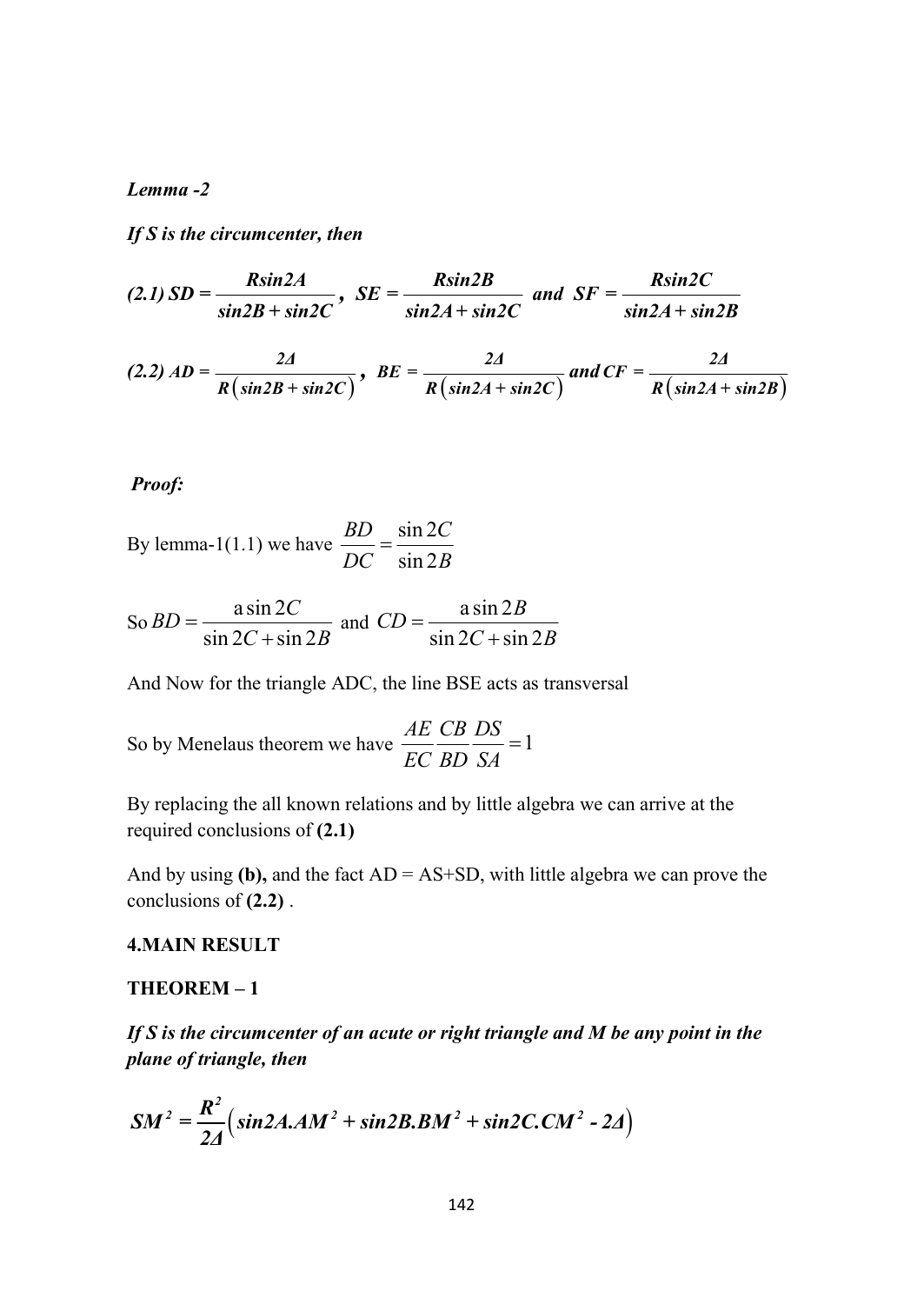Proof:



Let M be any point in the plane of triangle,

Now from triangle BMC, DM is cevian,

Hence by Stewart's theorem

We have 
$$
DM^2 = \frac{BD \cdot CM^2}{BC} + \frac{CDBM^2}{BC} - BD \cdot DC
$$

$$
DM2 = \frac{\sin 2C}{\sin 2C + \sin 2B} CM2 + \frac{\sin 2B}{\sin 2C + \sin 2B} BM2 - \frac{a2 \sin 2B \sin 2C}{\left(\sin 2C + \sin 2B\right)2}
$$

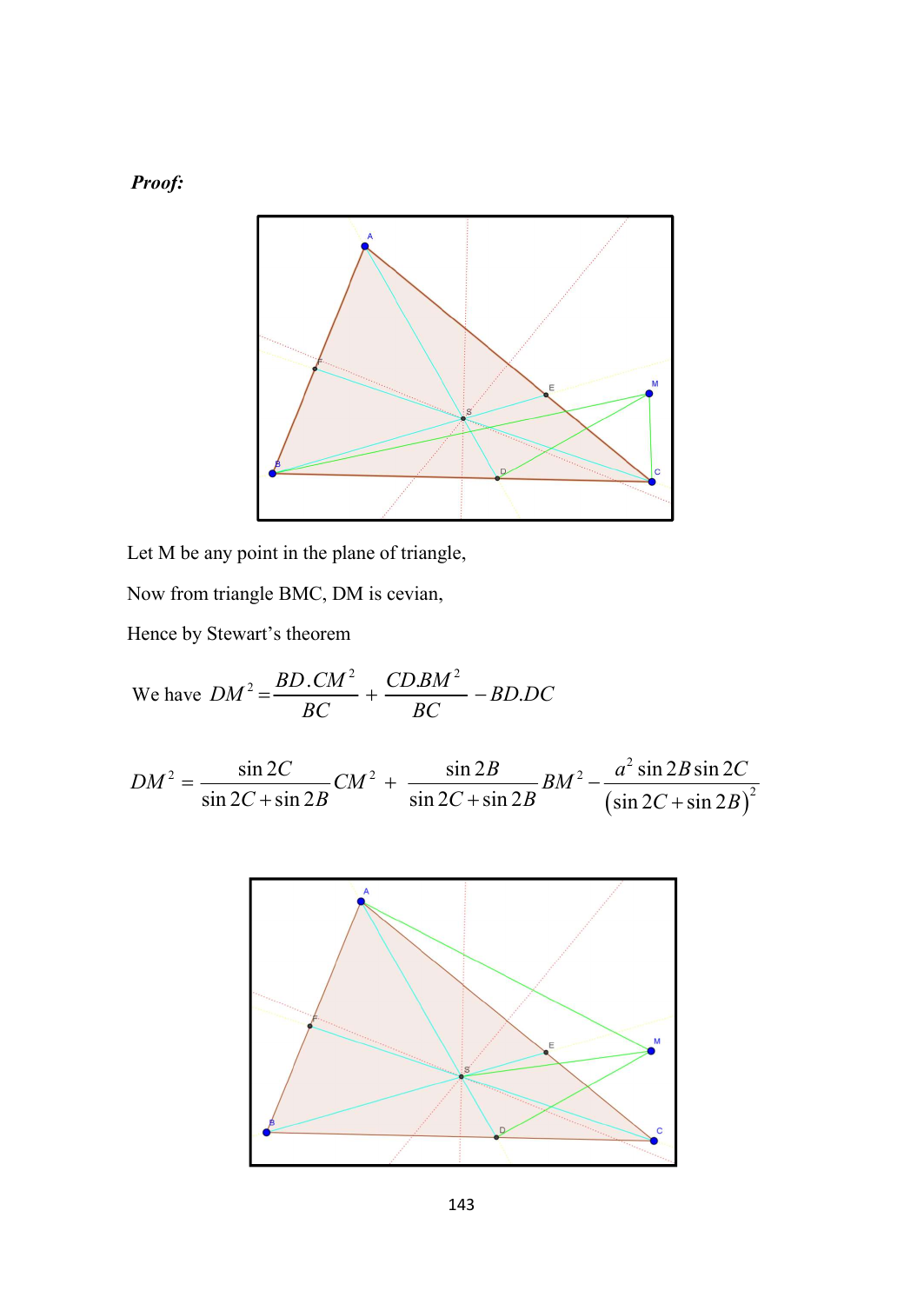Now from triangle ADM, SM is cevian,

Hence again by Stewart's theorem

We have 
$$
SM^2 = \frac{AS.DM^2}{AD} + \frac{SD.AM^2}{AD} - AS.SD
$$

$$
SM^2 = \frac{R^2\left(\sin 2C + \sin 2B\right)}{2\Delta} \left[ \frac{\sin 2C}{\sin 2C + \sin 2B} CM^2 + \frac{\sin 2B}{\sin 2C + \sin 2B} BM^2 - \frac{a^2 \sin 2B \sin 2C}{\left(\sin 2C + \sin 2B\right)^2} \right]
$$

$$
+\frac{R^2\sin 2A}{2\Delta}AM^2 -\frac{R^2\sin 2A}{\sin 2C + \sin 2B}
$$

Further simplification gives

$$
SM^{2} = \frac{R^{2}}{2\Delta} \left( \sin 2A \cdot AM^{2} + \sin 2B \cdot BM^{2} + \sin 2C \cdot CM^{2} - 2\Delta \right)
$$

Hence proved.

The Theorem -1is also true even if the triangle is obtuse.

## **5.APPLICATIONS**

## (I). Due to EULER the following are well known

(*IA*). 
$$
SI^2 = R^2 - 2Rr
$$

(*IB*).  $SI_1^2 = R^2 + 2Rr_1$ 

## Proof:

By theorem-1,

We have 
$$
SM^2 = \frac{R^2}{2\Delta} \left( \sin 2A \cdot AM^2 + \sin 2B \cdot BM^2 + \sin 2C \cdot CM^2 - 2\Delta \right)
$$

Now let us fix M as I,

So 
$$
SI^{2} = \frac{R^{2}}{2\Delta} \left( \sin 2A \cdot AI^{2} + \sin 2B \cdot BI^{2} + \sin 2C \cdot CI^{2} - 2\Delta \right)
$$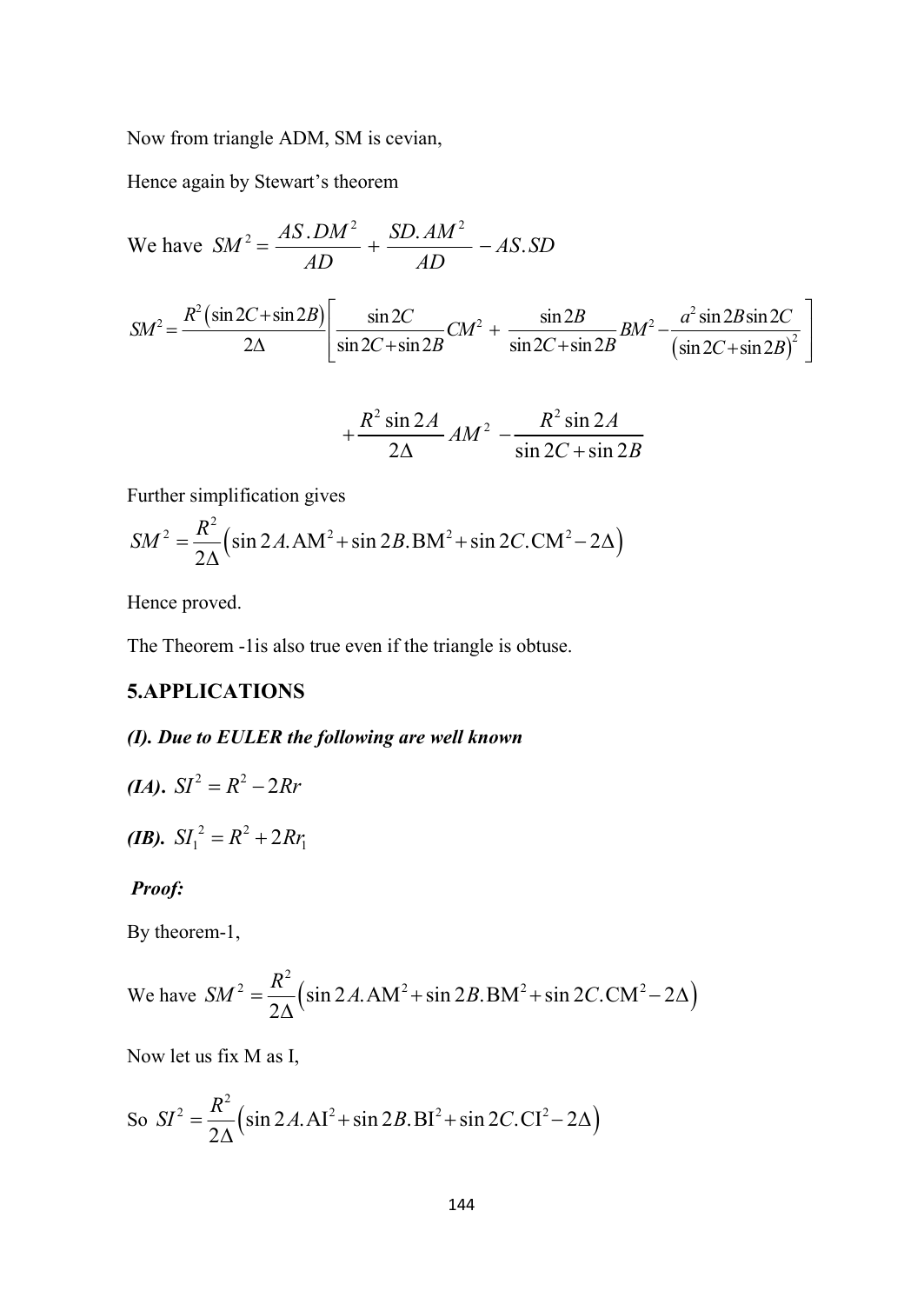Using (j), 
$$
SI^2 = \frac{R^2}{2\Delta} \left( \sum \sin 2A \cdot \frac{r^2}{\sin^2 \frac{A}{2}} - 2\Delta \right)
$$

Using  $(a)$ ,  $(b)$ ,  $(f)$  and  $(k)$  and by brute force computation

We can prove the required conclusion (IA)

In the similar manner if we fix  $M$  as  $I_1$ , and by computation we can arrive at the conclusion (IB).

## (II). If  $X$  is any point on the circumcircle of triangle ABC, then

$$
\sin 2A. AX^2 + \sin 2B. BX^2 + \sin 2C. CX^2 = 4\Delta
$$

Proof:

By Theorem-1,

Using (j), 
$$
SI^2 = \frac{R^2}{2\Delta} \Bigg[ \sum \sin 2A \cdot \frac{r^2}{\sin^2 \frac{A}{2}} - 2\Delta \Bigg]
$$
  
\nUsing (a), (b), (f) and (k) and by brute force computation  
\nWe can prove the required conclusion (IA)  
\nIn the similar manner if we fix M as I<sub>1</sub>, and by computation we can arrive at the  
\nconclusion (IB).  
\n(*II*). *If X is any point on the circumcircle of triangle ABC, then*  
\n $\sin 2A \cdot AX^2 + \sin 2B \cdot BX^2 + \sin 2C \cdot CX^2 = 4A$   
\n**Proof:**  
\nBy Theorem-1,  
\nWe have  $SM^2 = \frac{R^2}{2\Delta} (\sin 2A \cdot AM^2 + \sin 2B \cdot BM^2 + \sin 2C \cdot CM^2 - 2\Delta)$   
\nlet us fix M as X,  
\n $SX^2 = \frac{R^2}{2\Delta} (\sin 2A \cdot AX^2 + \sin 2B \cdot BX^2 + \sin 2C \cdot CX^2 - 2\Delta)$   
\nand X is a point on the circumcircle of triangle so  $SX = R$   
\nHence  $R^2 = \frac{R^2}{2\Delta} (\sin 2A \cdot AX^2 + \sin 2B \cdot BX^2 + \sin 2C \cdot CX^2 - 2\Delta)$   
\nFurther simplification gives the desired result.  
\n(*III*). Circumcenter lies on the line join of Weill's point and incenter.

let us fix M as X,

$$
SX^{2} = \frac{R^{2}}{2\Delta} \left( \sin 2A \cdot AX^{2} + \sin 2B \cdot BX^{2} + \sin 2C \cdot CX^{2} - 2\Delta \right)
$$

and X is a point on the circumcircle of triangle so  $SX = R$ 

let us fix M as X,  
\n
$$
SX^2 = \frac{R^2}{2\Delta} \left( \sin 2A. AX^2 + \sin 2B. BX^2 + \sin 2C. CX^2 - 2\Delta \right)
$$
\nand X is a point on the circumcircle of triangle so  $SX = R$   
\nHence  $R^2 = \frac{R^2}{2\Delta} \left( \sin 2A. AX^2 + \sin 2B. BX^2 + \sin 2C. CX^2 - 2\Delta \right)$   
\nFurther simplification gives the desired result.  
\n(III). Circumcenter lies on the line join of Weill's point and incenter.  
\nProof:  
\nWe have by Theorem -1,  
\n
$$
SM^2 = \frac{R^2}{2\Delta} \left( \sin 2A. AM^2 + \sin 2B. BM^2 + \sin 2C. CM^2 - 2\Delta \right)
$$
\n145

Further simplification gives the desired result.

## (III). Circumcenter lies on the line join of Weill's point and incenter.

#### Proof:

We have by Theorem -1,

$$
SM^{2} = \frac{R^{2}}{2\Delta} \left( \sin 2A \cdot AM^{2} + \sin 2B \cdot BM^{2} + \sin 2C \cdot CM^{2} - 2\Delta \right)
$$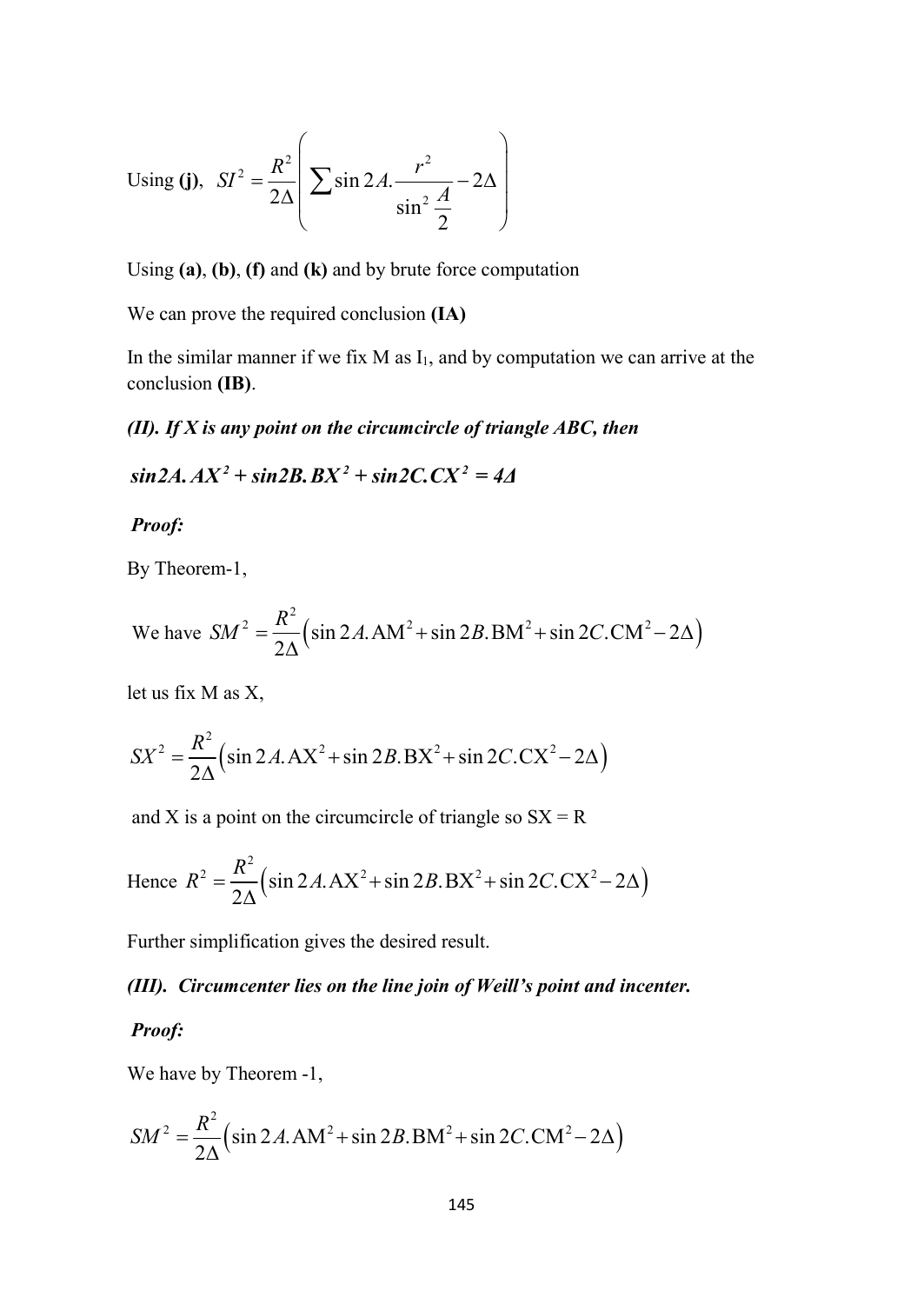Let us fix M as Weill's point  $(W_e)$ , then

Let us fix M as Weill's point (W<sub>e</sub>), then  
\n
$$
SW_e^2 = \frac{R^2}{2\Delta} \Big( \sin 2A \cdot AW_e^2 + \sin 2B \cdot BW_e^2 + \sin 2C \cdot CW_e^2 - 2\Delta \Big)
$$
\nAnd by replacing the values of  $AW_e^2$ ,  $BW_e^2$  and  $CW_e^2$  and by some computation

And by replacing the values of  $AW_e^2$ ,  $BW_e^2$  and  $CW_e^2$  and by some computation

We can prove that 
$$
SW_e^2 = \left(1 + \frac{r}{3R}\right)^2 SI^2
$$

And we have  $2\left( r\right) ^{2}$  SIZ  $e^{-}(3)$  $IW_e^2 = \left(\frac{r}{2R}\right)^2 SI^2$  $R_{\scriptscriptstyle \perp}$  $\left( r\right) ^{2}$  $=\left(\frac{7}{3R}\right)$  S

Now it is clear that  $W_a I + IS = W_a S$ 

Hence circumcenter lies on the line join of Weill's point and incenter.

Another way of proving the above statement is available in [3].

## In the similar argument whatever we adopted for proving the above statement by using Theorem-1, we can also prove that the circumcenter lies on the line join of different triangle centers Such as

The Circumcenter lies on the Line through the Centroid and the Nine-Point **Center** 

The Circumcenter lies on the Line through the Centroid and the Exeter Point. The Circumcenter lies on the Line through the Centroid and the Schiffler Point. The Circumcenter lies on the Line through the Centroid and the Gibert Point.

The Circumcenter lies on the Line through the Centroid and the Skordev Point.

The Circumcenter lies on the Line through the Orthocenter and the de Longchamps Point.

The Circumcenter lies on the Line through the Orthocenter and the Schiffler Point.

The Circumcenter lies on the Line through the Orthocenter and the Skordev Point.

The Circumcenter lies on the Line through the Nine-Point Center and the Orthocenter.

The Circumcenter lies on the Line through the Centroid and the Far-Out Point The Circumcenter lies on the Line through the Mittenpunkt and the Orthocenter of the Extouch Triangle ……. Etc.

For Further details, see [7] and [9].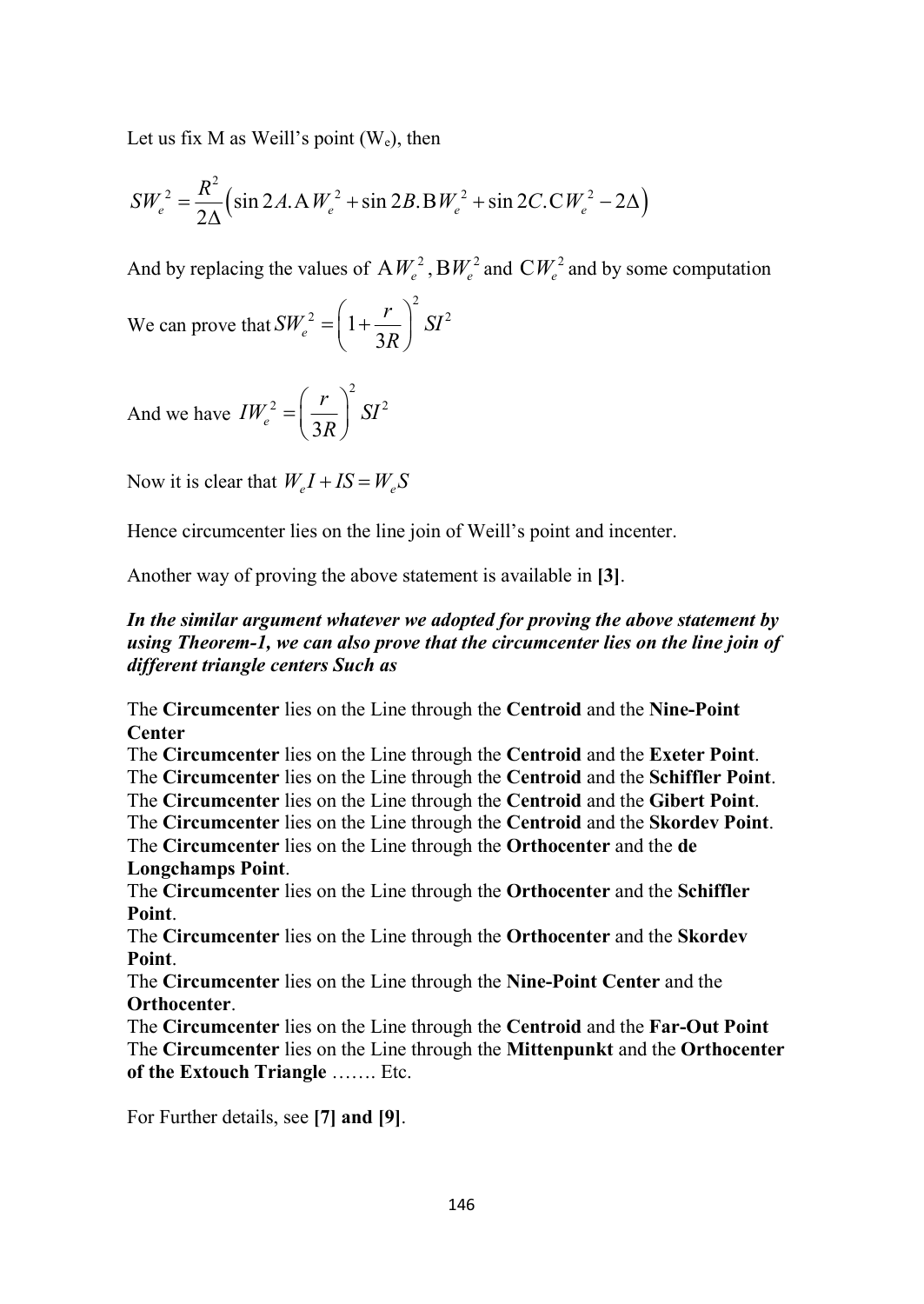## (IV) EULER'S INEQUALITY

If R is the Circumradius and r is the Inradius of a non-degenerate triangle then due to EULER we have an inequality referred as "Euler's Inequality" which states that  $R \geq 2r$ , and the equality holds when the triangle is Equilateral.

## Proof:

We proved using theorem-1  $SI^2 = R^2 - 2Rr$ 

Now, Since the square of any real is non negative, we have  $IS^2 \ge 0$  and it is clear that the equality holds when the triangle is equilateral.

It implies our desired Euler's Inequality  $R \ge 2r$ .

This ubiquitous inequality occurs in the literature in many different equivalent forms [1] and also Many other different simple approaches for proving this inequality are known. (some of them can be found in [3], [4], [5], [6], [12], [13]and [14])

## For further study refer [9], [10], [11], [15]. ACKNOWLEDGEMENT

The author is grateful to the creators of the free Geogebra software, without Which this work would have been impossible and the author is would like to thank an anonymous referee for his/her kind comments and suggestions, which lead to a better presentation of this paper.

### References:

[1]. Cosmin Pohoto, A New Proof of Euler's Inradius – Circumradius Inequality, Articole Si Note Mathematice , page no. 121,122.

[2]. Douglas W. Mitchell, Perpendicular Bisectors of Triangle Sides, Forum Geometricorum Volume 13 (2013) 53–59.

[3]. Dasari Naga Vijay Krishna, A Few Minutes With a New Triangle Centre Coined as VIVYA'S POINT, Int. Jr. of Mathematical Sciences and Applications (IJMSA), vol2-2015, art17.

[4]. Dasari Naga Vijay Krishna, The New Proof Of Euler's Inequality Using Spieker **Center, Int.jr.of Mathematics and its applications(IJMAA), vol-3, issue-4E(2015).**